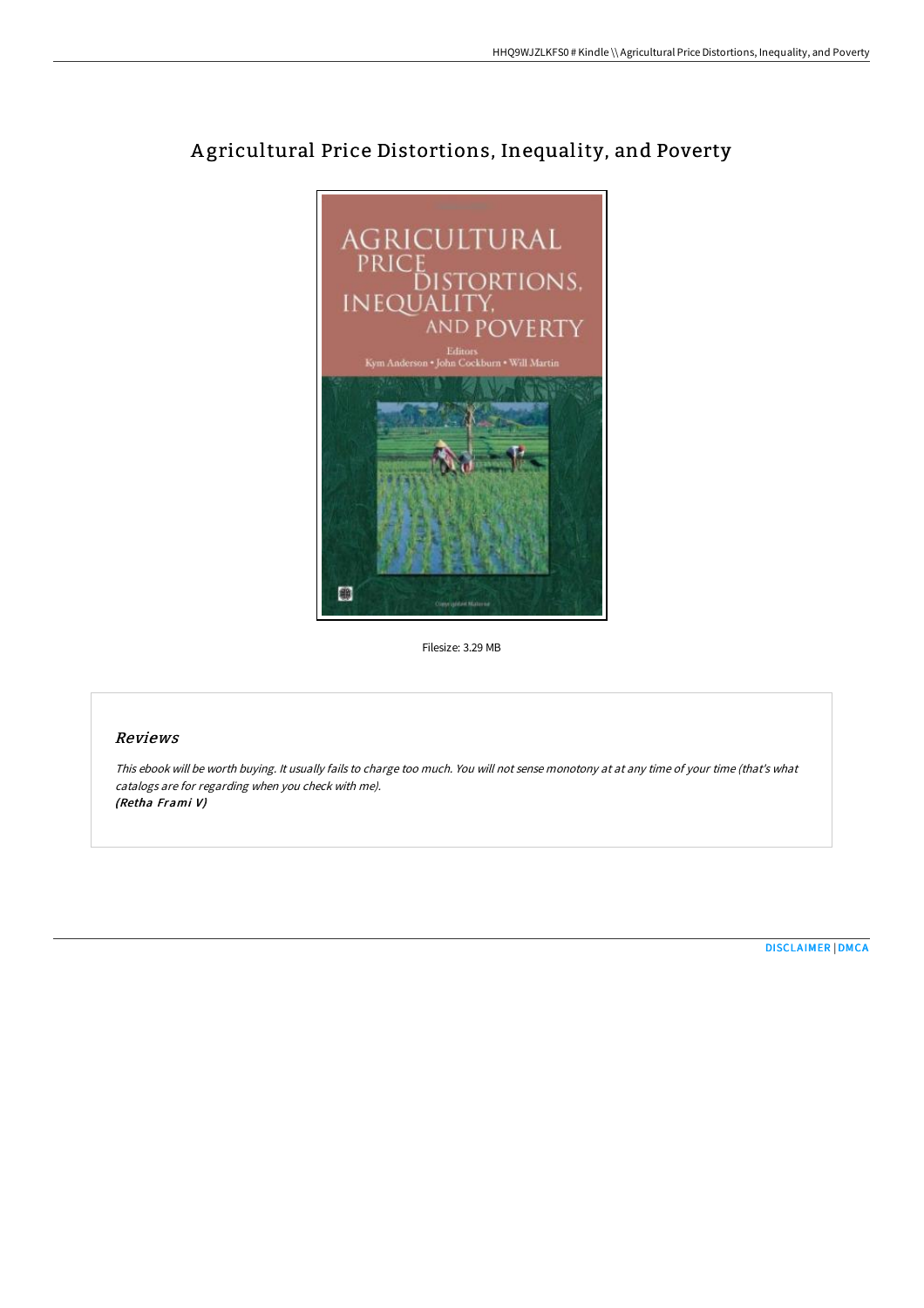#### AGRICULTURAL PRICE DISTORTIONS, INEQUALITY, AND POVERTY



**DOWNLOAD PDF** 

World Bank Publications. Paperback. Book Condition: new. BRAND NEW, Agricultural Price Distortions, Inequality, and Poverty, Kym Anderson, John Cockburn, Will Martin, The prices of farm products are crucial determinants of the extent of poverty and inequality in the world. The vast majority of the world's poorest households depend to a considerable extent on farming for their incomes, while food represents a large component of the consumption of all poor households. For generations, food prices have been heavily distorted by government policies in high-income and developing countries. Many countries began to reform their agricultural price and trade policies in the 1980s, but government policy intervention is still considerable and still favors farmers in high-income countries at the expense of many farmers in developing countries. What would be the poverty and inequality consequences of the removal of the remaining distortions to agricultural incentives? This question is of great relevance to governments in evaluating ways to engage in multilateral and regional trade negotiations or to improve their own policies unilaterally. Agricultural Price Distortions, Inequality, and Poverty analyses the effects of agricultural and trade policies around the world on national and regional economic welfare, on income inequality among and within countries, and on the level and incidence of poverty in developing countries. The studies include economy-wide analyses of the inequality and poverty effects of own-country policies compared with rest-of-the-world policies for 10 individual developing countries in three continents. This book also includes three chapters that each use a separate global economic model to examine the effects of policies on aggregate poverty and the distribution of poverty across many identified developing countries. This study is motivated by two policy issues: first, the World Trade Organization's struggle to conclude the Doha Round of multilateral trade negotiations, in which agricultural policy reform is, again, one of the...

E Read [Agricultural](http://www.bookdirs.com/agricultural-price-distortions-inequality-and-po.html) Price Distortions, Inequality, and Poverty Online B Download PDF [Agricultural](http://www.bookdirs.com/agricultural-price-distortions-inequality-and-po.html) Price Distortions, Inequality, and Poverty